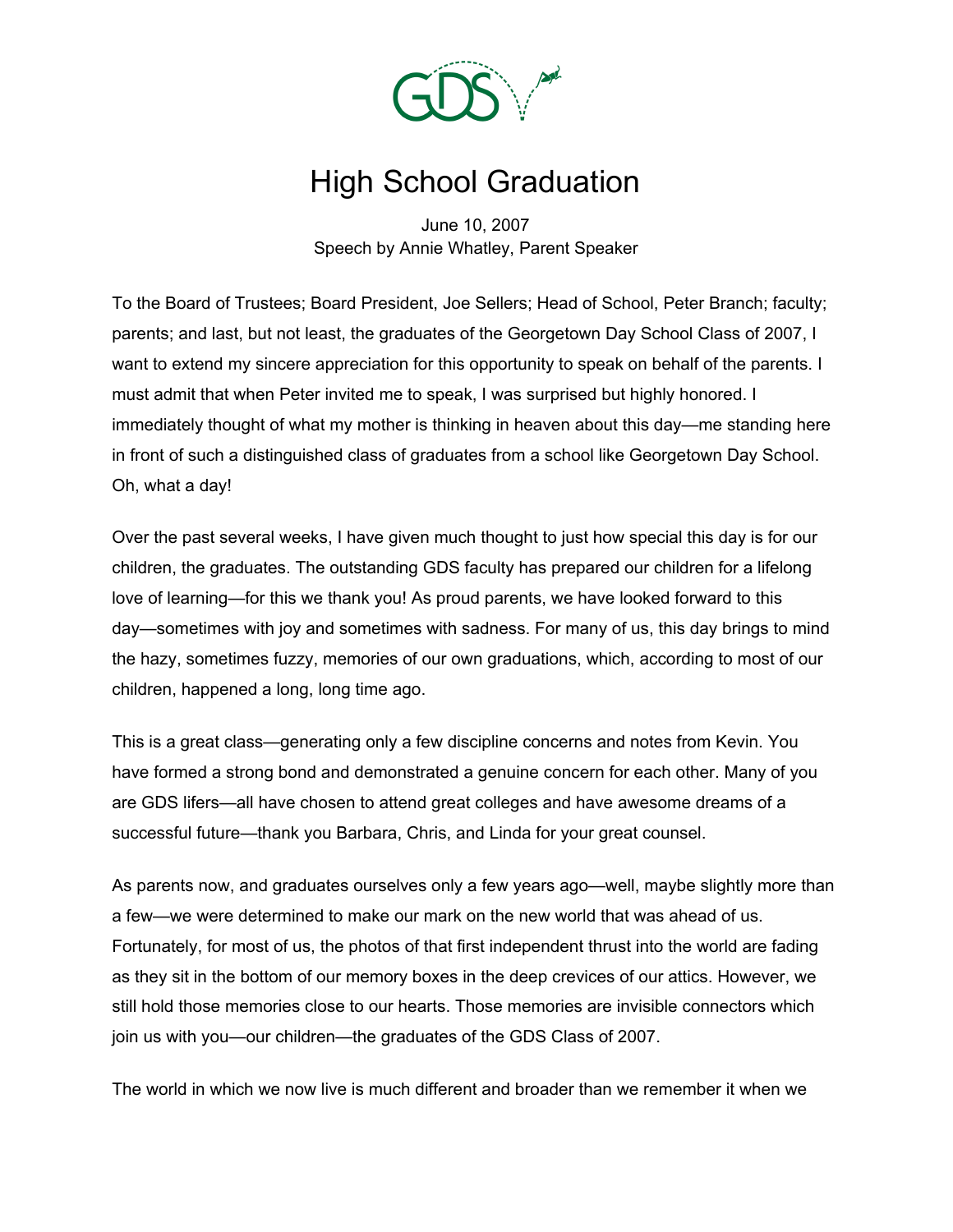entered it at our graduations from high school.

Technology has provided a changed landscape in which you—our children—will be operating. Information resources are at your fingertips and communication is much more option-oriented than we, your parents, knew it—and based on our text messaging phone bills, certainly more expensive! We are forever grateful to the faculty for encouraging our children to continually expand their frames of references.

I must admit that sometimes it was difficult allowing my daughter Chrissy to fumble and explore options in her own time frame, when I wanted to quickly point her in the direction of the answer which I thought was most appropriate.

What I now realize is that my answer would have eliminated the self-learning process which allowed her to get to her answer. Her Dad, Steve, however, was much better at the hands-off approach—allowing for the mistakes and bumps along the road as she explored ideas and options of her own thinking. He was much more patient than I, and allowed the freedom of the process to produce the answer which was best for her learning experience. Thank you, Steve.

The education that she and all of her GDS classmates have received at this wonderful institution serves to support their inquisitive nature and allows them to determine what path and goals they will pursue.

I do not know what is in store for each of you. But I do know that you are fully prepared. Be fully who you are—let the world get used to you. You can be the trumpet for peace, a voice to end wars and genocide, racism, and prejudice, and the brains behind a cure for AIDS and a safe and clean environment. Throughout your lives, your best friends have been those who remind you that you are special, that you have great gifts to give to others throughout the world, that you have the power to realize your dreams and make real the dreams of others.

Pay close attention to your friends' emotions, and seek to help them if they seem troubled.

It is important to set standards for those who seek to lead you, politically. Support leaders who will promote peaceful solutions to global problems.

Accept only those leaders who lead through a better vision of a better future. Great leaders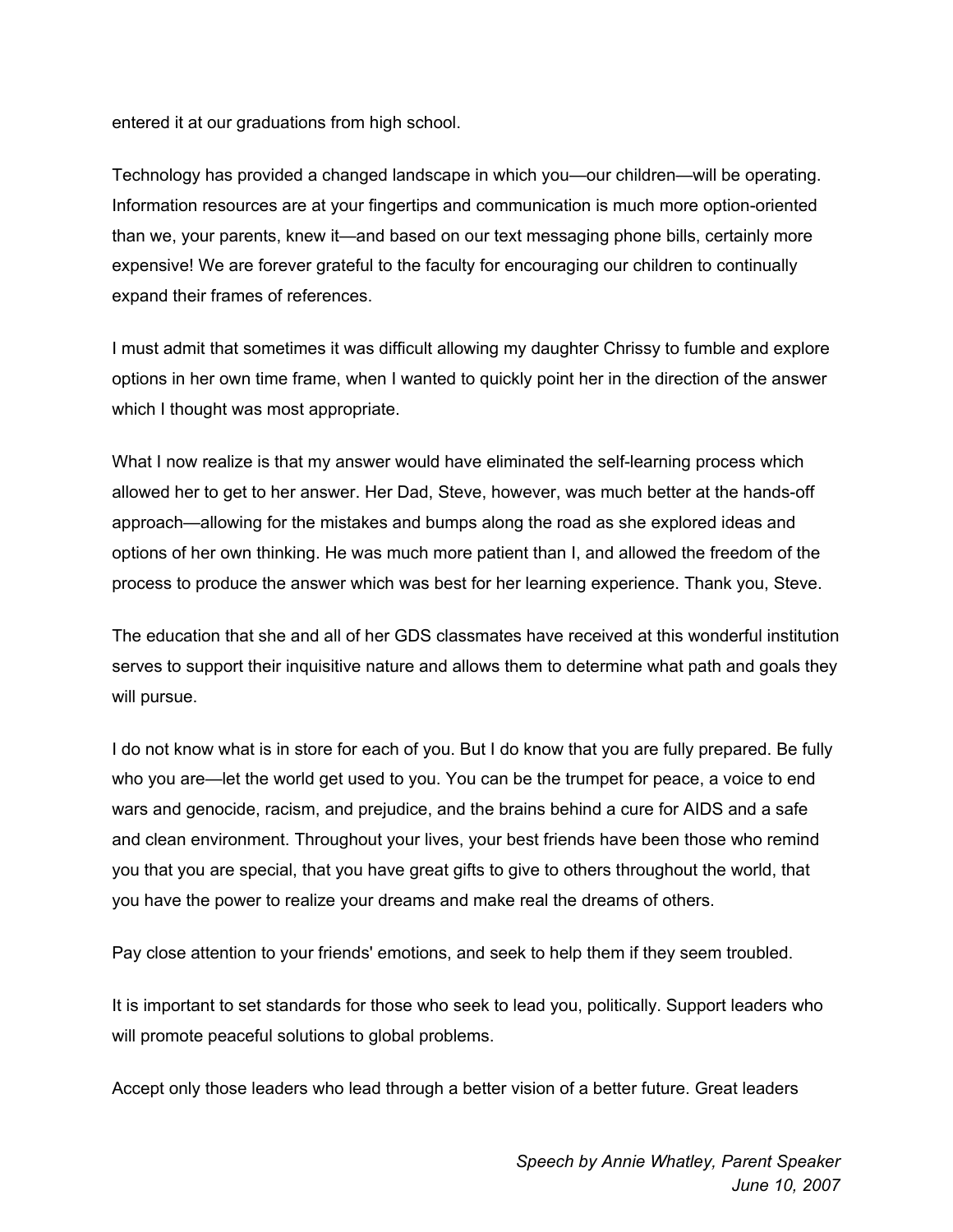inspire, motivate, encourage, and empower. They possess integrity, honesty, fairness, dignity, and respect for themselves and others. They strive to live their lives through service to others. At GDS, you have been taught the importance of these characteristics. You have the foundation for what it takes to be a leader—go for it!

Take your role as a responsible citizen very seriously. Take full responsibility for mature self-governance.

We live in a world where the environment is making us sick, where the divide between the "haves" and "have-nots" is expanding, the poverty rate continues to increase, and the number of citizens without health insurance is rising to alarming levels. You have been empowered through your GDS education to address and take action on all of these issues. Many of which you have already taken on here at GDS through a comprehensive community service program, which strives to foster a lifetime concern for others. Thank you, Elsa.

At GDS, service to others is woven into its core values and is fully integrated into the curriculum at all levels of the school.

You are prepared to take on the next phase of life—college—where you will continue to learn, explore, and serve communities throughout the world.

I am sure we can count on you to always remember that your choices in life are circumscribed largely by arbitrary rules, and to always respect the value of the choices of others and your own shortcomings.

Look carefully at what other people are doing and try to understand the context of their actions before making unwarranted judgments.

Rightly or wrongly, everyone will not share your desires or your perceptions. You must never forget the GDS teachings of tolerance and freedom of thought, as they allow you to go outside the blinders imposed by your own culture.

I am sure that each of us here today thinks that you are the best of the best, and we know our world will become brighter with you in it as full participants.